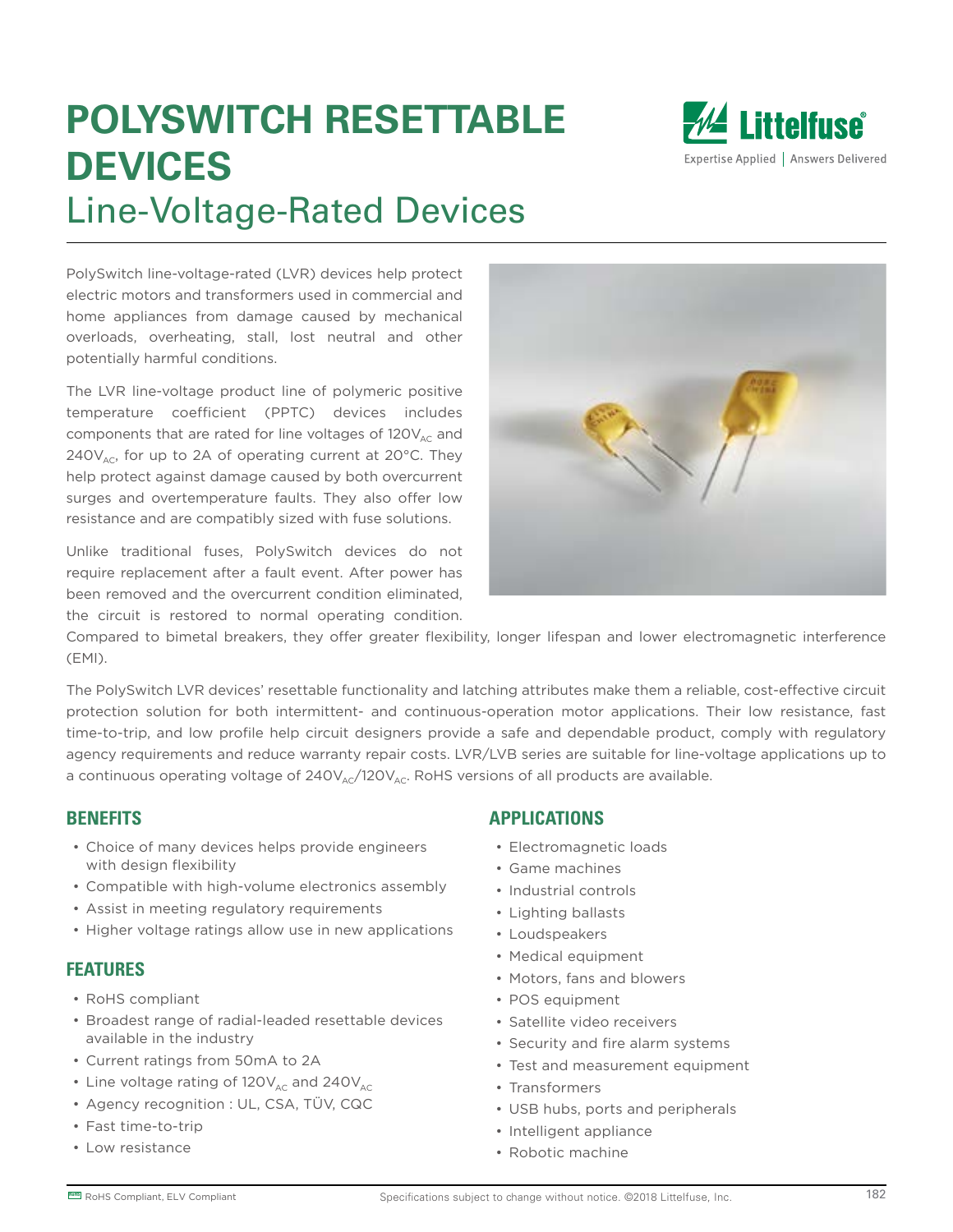#### Table L1 — Product Series - Current Rating, Voltage Rating/Typical Resistance

| <b>Voltage Rating</b> | LVR 240V <sub>AC</sub> / 120V <sub>AC</sub> | <b>LVB 240V<sub>AC</sub></b> |
|-----------------------|---------------------------------------------|------------------------------|
| Hold Current (A)      |                                             |                              |
| 0.050                 | $25.00\Omega$                               |                              |
| 0.080                 | $9.800\Omega$                               | –                            |
| 0.120                 | $4.800\Omega$                               |                              |
| 0.160                 | $3.400\Omega$                               | _                            |
| 0.250                 | $1.700\Omega$                               |                              |
| 0.330                 | $1.000\Omega$                               |                              |
| 0.400                 | $0.800\Omega$                               |                              |
| 0.550                 | $0.590\Omega$                               |                              |
| 0.750                 | $0.400\Omega$                               | _                            |
| 1.000                 | $0.276\Omega$                               |                              |
| 1.250                 | $0.209\Omega$                               | $0.209\Omega$                |
| 1.350                 |                                             |                              |
| 2.000                 | $0.110\Omega$                               |                              |

#### Table L2 — Thermal Derating [Hold Current (A) at Ambient Temperature (°C)]

| Part           |                 | <b>Maximum Ambient Temperature</b> |                |                |                |                |                |      |                |  |  |
|----------------|-----------------|------------------------------------|----------------|----------------|----------------|----------------|----------------|------|----------------|--|--|
| <b>Number</b>  | $-20^{\circ}$ C | $0^{\circ}$ C                      | $20^{\circ}$ C | $25^{\circ}$ C | $40^{\circ}$ C | $50^{\circ}$ C | $60^{\circ}$ C | 70°C | $85^{\circ}$ C |  |  |
| <b>LVR</b>     |                 |                                    |                |                |                |                |                |      |                |  |  |
| <b>LVR005N</b> | 0.08            | 0.06                               | 0.05           | 0.05           | 0.04           | 0.04           | 0.03           | 0.03 | 0.02           |  |  |
| LVR008N        | 0.12            | 0.10                               | 0.08           | 0.08           | 0.07           | 0.06           | 0.05           | 0.04 | 0.03           |  |  |
| <b>LVR012</b>  | 0.18            | 0.15                               | 0.12           | 0.12           | 0.10           | 0.09           | 0.07           | 0.06 | 0.04           |  |  |
| <b>LVR016</b>  | 0.24            | 0.20                               | 0.16           | 0.16           | 0.13           | 0.11           | 0.10           | 0.08 | 0.05           |  |  |
| <b>LVR025</b>  | 0.38            | 0.32                               | 0.25           | 0.25           | 0.21           | 0.18           | 0.15           | 0.13 | 0.09           |  |  |
| <b>LVR033</b>  | 0.50            | 0.42                               | 0.33           | 0.33           | 0.27           | 0.23           | 0.20           | 0.17 | 0.11           |  |  |
| <b>LVR040</b>  | 0.61            | 0.51                               | 0.40           | 0.40           | 0.33           | 0.28           | 0.24           | 0.20 | 0.14           |  |  |
| <b>LVR055</b>  | 0.80            | 0.68                               | 0.55           | 0.54           | 0.46           | 0.40           | 0.35           | 0.29 | 0.22           |  |  |
| <b>LVR075</b>  | 1.23            | 0.98                               | 0.75           | 0.74           | 0.60           | 0.56           | 0.49           | 0.45 | 0.41           |  |  |
| <b>LVR100</b>  | 1.65            | 1.30                               | 1.00           | 0.94           | 0.80           | 0.75           | 0.65           | 0.60 | 0.55           |  |  |
| <b>LVR125</b>  | 2.06            | 1.63                               | 1.25           | 1.20           | 1.00           | 0.94           | 0.81           | 0.75 | 0.69           |  |  |
| <b>LVR200</b>  | 3.30            | 2.60                               | 2.00           | 1.97           | 1.60           | 1.50           | 1.30           | 1.20 | 1.10           |  |  |
| LVR075-240     | 1.23            | 0.98                               | 0.75           | 0.74           | 0.60           | 0.56           | 0.49           | 0.45 | 0.41           |  |  |
| LVR100-240     | 1.65            | 1.30                               | 1.00           | 0.94           | 0.80           | 0.75           | 0.65           | 0.60 | 0.55           |  |  |
| LVR125-240     | 2.06            | 1.63                               | 1.25           | 1.20           | 1.00           | 0.94           | 0.81           | 0.75 | 0.69           |  |  |
| LVR200-240     | 3.30            | 2.60                               | 2.00           | 1.97           | 1.60           | 1.50           | 1.30           | 1.20 | 1.10           |  |  |
|                |                 |                                    |                |                |                |                |                |      |                |  |  |

| Part          | <b>Maximum Ambient Temperature</b> |                 |               |                |                |                |                |                |      |                |  |  |
|---------------|------------------------------------|-----------------|---------------|----------------|----------------|----------------|----------------|----------------|------|----------------|--|--|
| <b>Number</b> | $-40^{\circ}$ C                    | $-20^{\circ}$ C | $0^{\circ}$ C | $20^{\circ}$ C | $25^{\circ}$ C | $40^{\circ}$ C | $50^{\circ}$ C | $60^{\circ}$ C | 70°C | $85^{\circ}$ C |  |  |
| <b>LVB</b>    |                                    |                 |               |                |                |                |                |                |      |                |  |  |
| LVB125        | 2.09                               | 1.81            | 1.53          | 1.25           | 1 1 Q          | ა.99           | 0.86           | 0.73           | 0.60 | 0.41           |  |  |

### Figure L1 — Thermal Derating Curve

- **A = LVR075-LVR200**
- **B = LVB125**
- **C = LVR005N-LVR055**

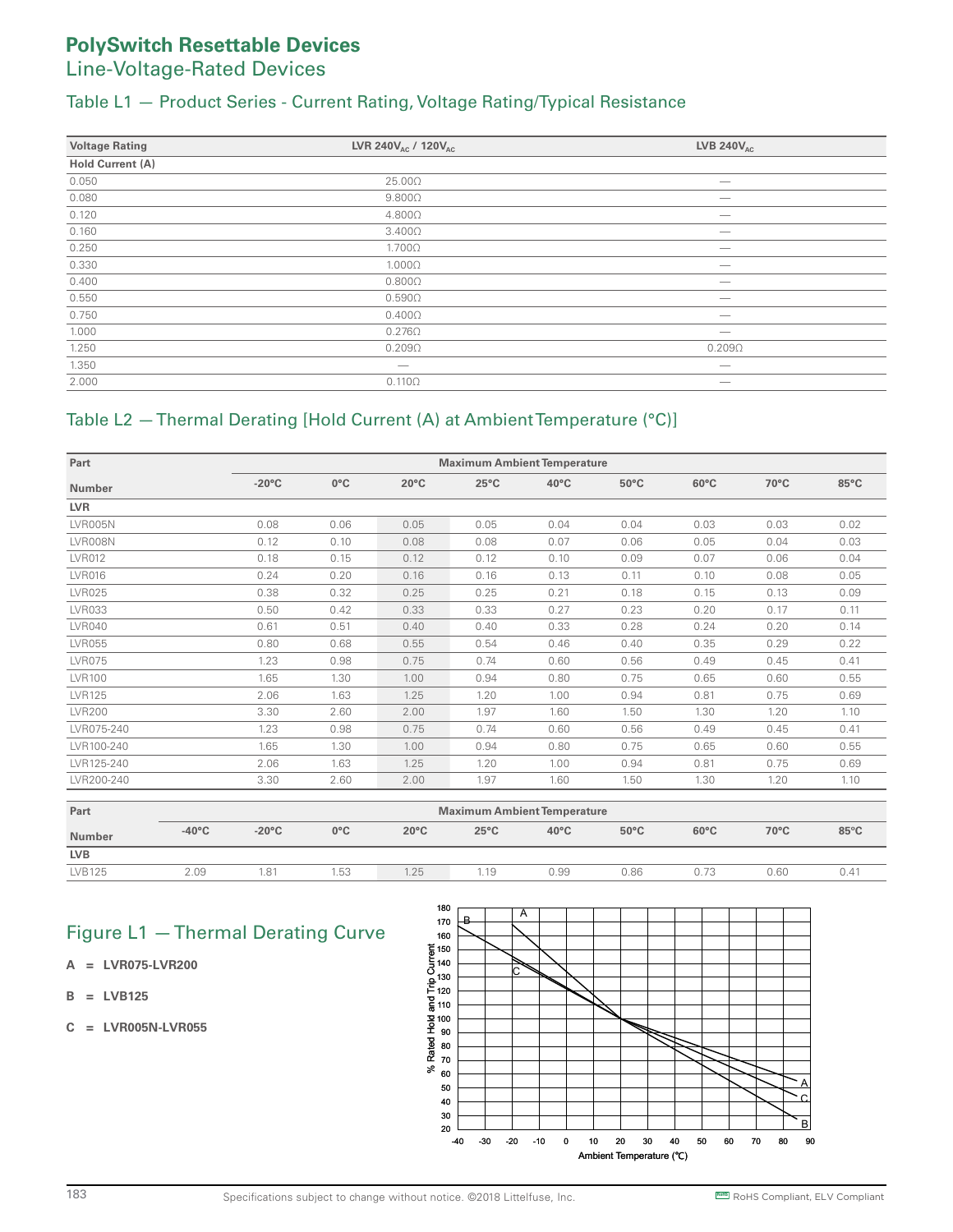#### Table L3 - Electrical Characteristics\*

|                |         |       | $V_{MAX}$ <sup>†</sup> |            | $I_{MAX}$ <sup>†</sup> |                    |       |                   |            |            |            | <b>Lead Size</b>   |
|----------------|---------|-------|------------------------|------------|------------------------|--------------------|-------|-------------------|------------|------------|------------|--------------------|
| Part           | $I_{H}$ | $I_T$ | 'ing Int               |            | Interrupt              | $P_{D \text{Typ}}$ |       | Max. Time-to-trip | $R_{MIN}$  | $R_{MAX}$  | $R_{1MAX}$ |                    |
| Number         | (A)     | (A)   | $(V_{AC})$             | $(V_{AC})$ | (A)                    | (W)                | (A)   | (s)               | $(\Omega)$ | $(\Omega)$ | $(\Omega)$ | [mm (AWG)]         |
| <b>LVR</b>     |         |       |                        |            |                        |                    |       |                   |            |            |            |                    |
| LVR005NK       | 0.05    | 0.12  | 240                    | 265        | 1.0                    | 0.9                | 0.25  | 10.0              | 18.500     | 31.000     | 65.000     | [0.51mm(24)]       |
|                |         |       | 120                    | 135        | 20.0                   |                    |       |                   |            |            |            |                    |
| LVR005NS       | 0.05    | 0.12  | 240                    | 265        | 1.0                    | 0.9                | 0.25  | 10.0              | 18.500     | 31.000     | 65.000     | [0.51mm(24)]       |
|                |         |       | 120                    | 135        | 20.0                   |                    |       |                   |            |            |            |                    |
| LVR008NK       | 0.08    | 0.19  | 240                    | 265        | 1.2                    | 0.9                | 0.40  | 10.0              | 7.400      | 12.000     | 26.000     | $[0.51$ mm $(24)]$ |
|                |         |       | 120                    | 135        | 20.0                   |                    |       |                   |            |            |            |                    |
| LVR008NS       | 0.08    | 0.19  | 240                    | 265        | 1.2                    | 0.9                | 0.40  | 10.0              | 7.400      | 12.000     | 26.000     | [0.51mm(24)]       |
|                |         |       | 120                    | 135        | 20.0                   |                    |       |                   |            |            |            |                    |
| LVR012K        | 0.12    | 0.30  | 240                    | 265        | 1.2                    | 1.0                | 0.60  | 15.0              | 3.000      | 6.500      | 12.000     | $[0.51$ mm $(24)]$ |
|                |         |       | 120                    | 135        | 20.0                   |                    |       |                   |            |            |            |                    |
| <b>LVR012S</b> | 0.12    | 0.30  | 240                    | 265        | 1.2                    | 1.0                | 0.60  | 15.0              | 3.000      | 6.500      | 12.000     | $[0.51$ mm $(24)]$ |
|                |         |       | 120                    | 135        | 20.0                   |                    |       |                   |            |            |            |                    |
| LVR016K        | 0.16    | 0.37  | 240                    | 265        | 2.0                    | 1.4                | 0.80  | 15.0              | 2.500      | 4.100      | 7.800      | $[0.51$ mm $(24)]$ |
|                |         |       | 120                    | 135        | 20.0                   |                    |       |                   |            |            |            |                    |
| LVR016S        | 0.16    | 0.37  | 240                    | 265        | 2.0                    | 1.4                | 0.80  | 15.0              | 2.500      | 4.100      | 7.800      | [0.51mm(24)]       |
|                |         |       | 120                    | 135        | 20.0                   |                    |       |                   |            |            |            |                    |
| LVR025K        | 0.25    | 0.56  | 240                    | 265        | 3.5                    | 1.5                | 1.25  | 18.5              | 1.300      | 2.100      | 3.800      | $[0.64$ mm $(22)]$ |
|                |         |       | 120                    | 135        | 20.0                   |                    |       |                   |            |            |            |                    |
| <b>LVR025S</b> | 0.25    | 0.56  | 240                    | 265        | 3.5                    | 1.5                | 1.25  | 18.5              | 1.300      | 2.100      | 3.800      | $[0.64$ mm $(22)]$ |
|                |         |       | 120                    | 135        | 20.0                   |                    |       |                   |            |            |            |                    |
| LVR033K        | 0.33    | 0.74  | 240                    | 265        | 4.5                    | 1.7                | 1.65  | 21.0              | 0.770      | 1.240      | 2.600      | $[0.64$ mm $(22)]$ |
|                |         |       | 120                    | 135        | 20.0                   |                    |       |                   |            |            |            |                    |
| LVR033S        | 0.33    | 0.74  | 240                    | 265        | 4.5                    | 1.7                | 1.65  | 21.0              | 0.770      | 1.240      | 2.600      | $[0.64$ mm $(22)]$ |
| LVR040K        | 0.40    | 0.90  | 120<br>240             | 135<br>265 | 20.0                   | 2.0                | 2.00  | 24.0              | 0.600      | 0.970      | 1.900      | $[0.64$ mm $(22)]$ |
|                |         |       | 120                    | 135        | 5.5<br>20.0            |                    |       |                   |            |            |            |                    |
| LVR040S        | 0.40    | 0.90  | 240                    | 265        | 5.5                    | 2.0                | 2.00  | 24.0              | 0.600      | 0.970      | 1.900      | $[0.64$ mm $(22)]$ |
|                |         |       | 120                    | 135        | 20.0                   |                    |       |                   |            |            |            |                    |
| LVR055K        | 0.55    | 1.25  | 240                    | 265        | 7.0                    | 3.4                | 2.75  | 26.0              | 0.450      | 0.730      | 1.450      | $[0.81$ mm $(20)]$ |
|                |         |       | 120                    | 135        | 20.0                   |                    |       |                   |            |            |            |                    |
| <b>LVR055S</b> | 0.55    | 1.25  | 240                    | 265        | 7.0                    | 3.4                | 2.75  | 26.0              | 0.450      | 0.730      | 1.450      | $[0.81$ mm $(20)]$ |
|                |         |       | 120                    | 135        | 20.0                   |                    |       |                   |            |            |            |                    |
| LVR075S        | 0.75    | 1.50  | 240                    | 265        | 7.5                    | 2.6                | 3.75  | 18.0              | 0.316      | 0.483      | 0.839      | [0.81mm (20)]      |
| <b>LVR100S</b> | 1.00    | 2.00  | 240                    | 265        | 10.0                   | 2.9                | 5.00  | 21.0              | 0.218      | 0.334      | 0.580      | $[0.81$ mm $(20)]$ |
| <b>LVR125S</b> | 1.25    | 2.50  | 240                    | 265        | 12.5                   | 3.3                | 6.25  | 23.0              | 0.165      | 0.253      | 0.440      | $[0.81$ mm $(20)]$ |
| <b>LVR200S</b> | 2.00    | 4.00  | 240                    | 265        | 20.0                   | 4.5                | 10.00 | 28.0              | 0.089      | 0.131      | 0.221      | [0.81mm (20)]      |
| LVR075S-240    | 0.75    | 1.50  | 240                    | 265        | 7.5                    | 2.6                | 3.75  | 18.0              | 0.316      | 0.483      | 0.839      | $[0.81$ mm $(20)]$ |
| LVR100S-240    | 1.00    | 2.00  | 240                    | 265        | 10.0                   | 2.9                | 5.00  | 21.0              | 0.218      | 0.334      | 0.580      | $[0.81$ mm $(20)]$ |
| LVR125S-240    | 1.25    | 2.50  | 240                    | 265        | 12.5                   | 3.3                | 6.25  | 23.0              | 0.165      | 0.253      | 0.440      | [0.81mm(20)]       |
| LVR200S-240    | 2.00    | 4.00  | 240                    | 265        | 20.0                   | 4.5                | 10.00 | 28.0              | 0.089      | 0.131      | 0.221      | $[0.81$ mm $(20)]$ |
| LVR075K-240    | 0.75    | 1.50  | 240                    | 265        | 7.5                    | 2.6                | 3.75  | 18.0              | 0.316      | 0.483      | 0.839      | $[0.81$ mm $(20)]$ |
| LVR100K-240    | 1.00    | 2.00  | 240                    | 265        | 10.0                   | 2.9                | 5.00  | 21.0              | 0.218      | 0.334      | 0.580      | $[0.81$ mm $(20)]$ |
| LVR125K-240    | 1.25    | 2.50  | 240                    | 265        | 12.5                   | 3.3                | 6.25  | 23.0              | 0.165      | 0.253      | 0.440      | [0.81mm (20)]      |
| LVR200K-240    | 2.00    | 4.00  | 240                    | 265        | 20.0                   | 4.5                | 10.00 | 28.0              | 0.089      | 0.131      | 0.221      | $[0.81$ mm $(20)]$ |
| <b>LVB</b>     |         |       |                        |            |                        |                    |       |                   |            |            |            |                    |
| LVB125         | 1.25    | 2.50  | 240                    | 265        | 12.5                   | 4.0                | 8.00  | 5.0               | 0.152      | 0.292      | 0.482      | $[0.81$ mm $(20)]$ |

#### **Notes:**

 $I_H$  : Hold current: maximum current device will pass without interruption in 20 $^{\circ}$ C still air.

 $I_T$  : Trip current: minimum current that will switch the device from low resistance to high resistance in 20°C still air.

 $V_{MAX}$  Operating : Maximum continuous voltage device can withstand without damage at rated current.

V<sub>MAX</sub> Interrupt : Under specified conditions this is the highest voltage that can be applied to the device at the maximum interrupt current.

 $I_{MAX}$  Interrupt : Maximum fault current device can withstand without damage at rated voltage.

 $P_D$  : Power dissipated from device when in the tripped state in 20°C still air.<br> $R_{MIN}$  : Minimum resistance of device as supplied at 20°C unless otherwise sp : Minimum resistance of device as supplied at 20°C unless otherwise specified.

 $R_{MAX}$  : Maximum resistance of device as supplied at 20 $^{\circ}$ C unless otherwise specified.

R1MAX : Maximum resistance of device when measured one hour post trip at 20°C unless otherwise specified.

 $*$  Electrical characteristics determined at 20 $^{\circ}$ C.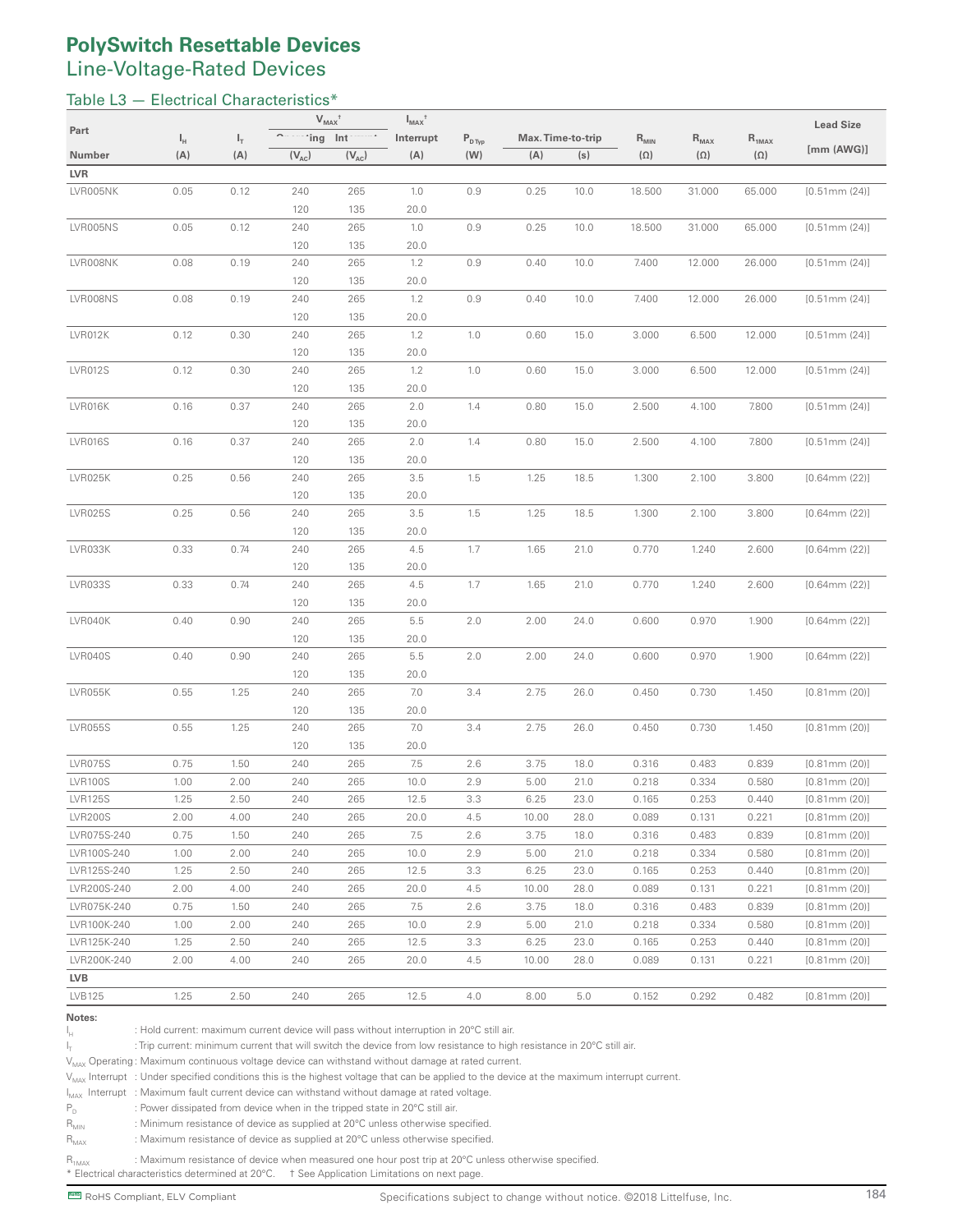### **PolySwitch Resettable Devices**

**Line-Voltage-Rated Devices** 

#### Figures L2-L7 — Dimension Figures C  $\cdot$  ווו

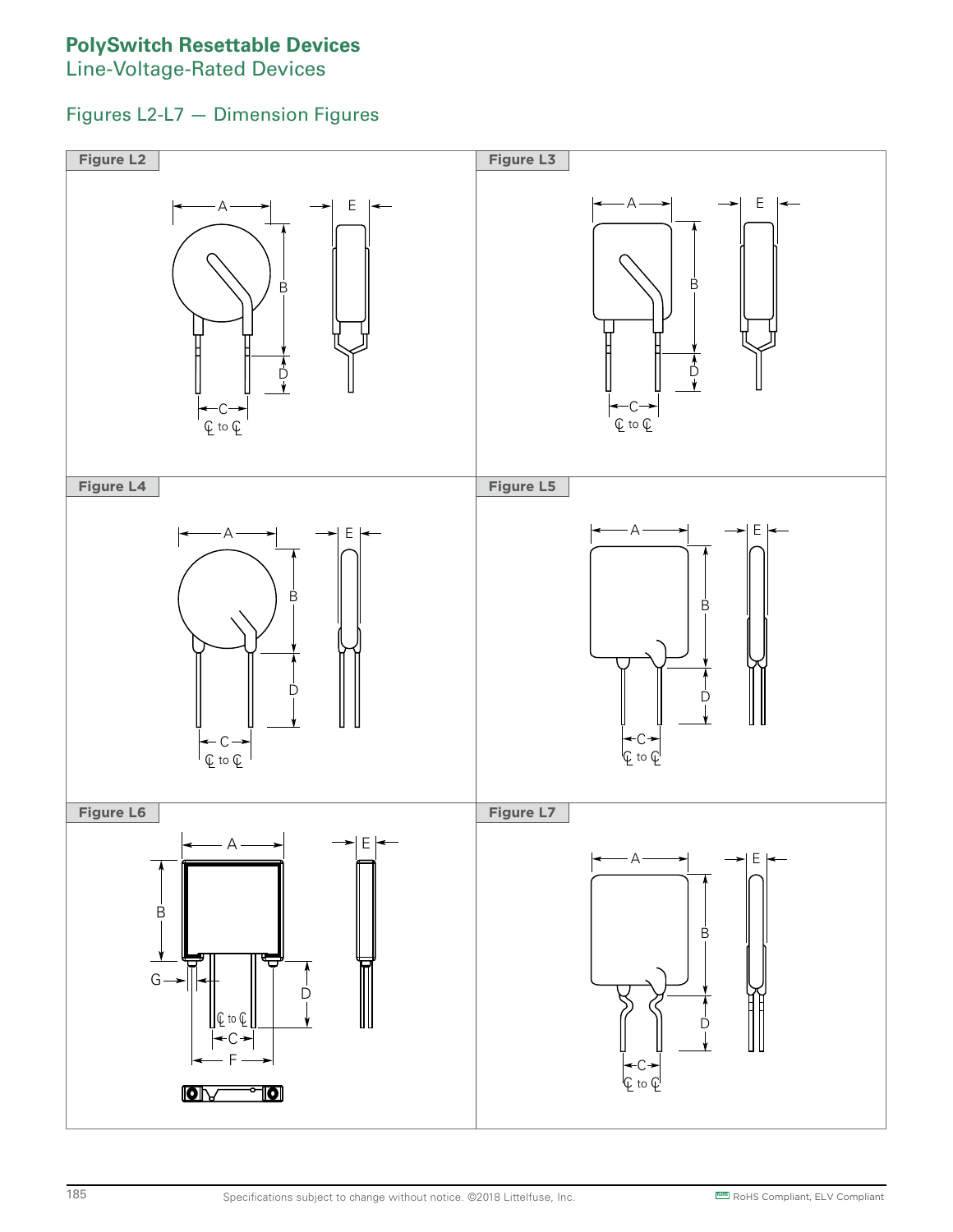#### Table L4 — Dimensions and Weights - Millimeters (Inches)

| Part           |                   | А                        |                |                   | B              |                   | $\mathbb{C}$  |                                       | D                 |                          |                          | E             |                | Device Mass(g)       |
|----------------|-------------------|--------------------------|----------------|-------------------|----------------|-------------------|---------------|---------------------------------------|-------------------|--------------------------|--------------------------|---------------|----------------|----------------------|
| Number         |                   | Min                      | Max            | Min               | Max            |                   | Min           | Max                                   | Min               | Max                      | Min                      | Max           | Figure         | (Only for Reference) |
| LVR            |                   |                          |                |                   |                |                   |               |                                       |                   |                          |                          |               |                |                      |
| LVR005NK       |                   |                          | 6.9            |                   | 12.1           |                   | 4.3           | 5.8                                   | 7.6               | $\overline{\phantom{0}}$ | $\overline{\phantom{0}}$ | 4.6           |                |                      |
|                |                   |                          | (0.27)         |                   | (0.48)         |                   | (0.17)        | (0.23)                                | (0.30)            |                          |                          | (0.18)        | L2             | 0.177                |
| LVR005NS       |                   | $\overline{\phantom{a}}$ | 6.9            |                   | 9.9            |                   | 4.3           | 5.8                                   | 7.6               |                          | $\overline{\phantom{0}}$ | 4.6           |                |                      |
|                |                   |                          | (0.27)         |                   | (0.39)         |                   | (0.17)        | (0.23)                                | (0.30)            |                          |                          | (0.18)        | L4             | 0.211                |
| LVR008NK       |                   |                          | 7.2            |                   | 12.4           |                   | 4.3           | 5.8                                   | 7.6               |                          |                          | 4.6           |                |                      |
|                |                   |                          | (0.28)         |                   | (0.49)         |                   | (0.17)        | (0.23)                                | (0.30)            |                          |                          | (0.18)        | L2             | 0.233                |
| LVR008NS       |                   |                          | 7.2            |                   | 10.2           |                   | 4.3           | 5.8                                   | 7.6               | -                        |                          | 4.6           |                |                      |
| LVR012K        |                   | $\overline{\phantom{m}}$ | (0.28)<br>8.3  |                   | (0.40)<br>12.9 |                   | (0.17)<br>4.3 | (0.23)                                | (0.30)            |                          | $\overline{\phantom{0}}$ | (0.18)<br>3.8 | L4             | 0.211                |
|                |                   |                          | (0.33)         |                   | (0.51)         |                   | (0.17)        | 5.8<br>(0.23)                         | 7.6<br>(0.30)     | $\qquad \qquad$          |                          | (0.15)        | L2             | 0.231                |
| <b>LVR012S</b> |                   |                          | 8.3            |                   | 10.7           |                   | 4.3           | 5.8                                   | 7.6               |                          |                          | 3.8           |                |                      |
|                |                   |                          | (0.33)         |                   | (0.43)         |                   | (0.17)        | (0.23)                                | (0.30)            |                          |                          | (0.15)        | L4             | 0.235                |
| LVR016K        |                   |                          | 9.9            |                   | 13.8           |                   | 4.3           | 5.8                                   | 7.6               | $\overline{\phantom{0}}$ |                          | 3.8           |                |                      |
|                |                   |                          | (0.39)         |                   | (0.54)         |                   | (0.17)        | (0.23)                                | (0.30)            |                          |                          | (0.15)        | L2             | 0.253                |
| <b>LVR016S</b> |                   | $\overline{\phantom{0}}$ | 9.9            |                   | 12.5           |                   | 4.3           | 5.8                                   | 7.6               |                          | $\qquad \qquad$          | 3.8           |                |                      |
|                |                   |                          | (0.39)         |                   | (0.50)         |                   | (0.17)        | (0.23)                                | (0.30)            |                          |                          | (0.15)        | L4             | 0.291                |
| LVR025K        |                   |                          | 9.6            |                   | 18.8           |                   | 4.3           | 5.8                                   | 7.6               |                          | $\qquad \qquad$          | 3.8           |                |                      |
|                |                   |                          | (0.38)         |                   | (0.74)         |                   | (0.17)        | (0.23)                                | (0.30)            |                          |                          | (0.15)        | L3             | 0.508                |
| <b>LVR025S</b> |                   |                          | 9.6<br>(0.38)  |                   | 17.4<br>(0.69) |                   | 4.3<br>(0.17) | 5.8<br>(0.23)                         | 7.6<br>(0.30)     |                          |                          | 3.8<br>(0.15) | L <sub>5</sub> | 0.472                |
| LVR033K        |                   |                          | 11.4           |                   | 19.0           |                   | 4.3           | 5.8                                   | 7.6               |                          |                          | 3.8           |                |                      |
|                |                   |                          | (0.45)         |                   | (0.75)         |                   | (0.17)        | (0.23)                                | (0.30)            |                          |                          | (0.15)        | L3             | 0.628                |
| <b>LVR033S</b> |                   | $\overline{\phantom{0}}$ | 11.4           |                   | 16.5           |                   | 4.3           | 5.8                                   | 7.6               | $\overline{\phantom{0}}$ | $\overline{\phantom{0}}$ | 3.8           |                |                      |
|                |                   |                          | (0.45)         |                   | (0.65)         |                   | (0.17)        | (0.23)                                | (0.30)            |                          |                          | (0.15)        | L <sub>5</sub> | 0.600                |
| LVR040K        |                   |                          | 11.5           | -                 | 20.9           |                   | 4.3           | 5.8                                   | 7.6               | -                        |                          | 3.8           |                |                      |
|                |                   |                          | (0.46)         |                   | (0.82)         |                   | (0.17)        | (0.23)                                | (0.30)            |                          |                          | (0.15)        | L3             | 0.698                |
| LVR040S        |                   | $\overline{\phantom{0}}$ | 11.5           |                   | 19.5           |                   | 4.3           | 5.8                                   | 7.6               |                          |                          | 3.8           |                |                      |
| LVR055K        |                   | $\overline{\phantom{0}}$ | (0.46)<br>14.0 |                   | (0.77)<br>22.4 |                   | (0.17)<br>4.3 | (0.23)<br>5.8                         | (0.30)<br>7.6     | $\overline{\phantom{0}}$ | $\overline{\phantom{0}}$ | (0.15)<br>4.1 | L5             | 0.688                |
|                |                   |                          | (0.55)         |                   | (0.88)         |                   | (0.17)        | (0.23)                                | (0.30)            |                          |                          | (0.16)        | L3             | 1.100                |
| <b>LVR055S</b> |                   |                          | 14.0           |                   | 21.7           |                   | 4.3           | 5.8                                   | 7.6               | $\qquad \qquad$          | $\qquad \qquad$          | 4.1           |                |                      |
|                |                   |                          | (0.55)         |                   | (0.85)         |                   | (0.17)        | (0.23)                                | (0.30)            |                          |                          | (0.16)        | L5             | 1.060                |
| <b>LVR075S</b> |                   |                          | 11.5           |                   | 23.4           |                   | 4.1           | 6.1                                   | 5.1               |                          |                          | 4.8           |                |                      |
|                |                   |                          | (0.45)         |                   | (0.92)         |                   | (0.16)        | (0.24)                                | (0.20)            |                          |                          | (0.19)        | L5             | 1.088                |
| <b>LVR100S</b> |                   |                          | 18.7           |                   | 24.4           |                   | 8.9           | 11.4                                  | 5.1               |                          |                          | 5.1           |                |                      |
| <b>LVR125S</b> |                   | $\overline{\phantom{0}}$ | (0.74)<br>21.2 | $\qquad \qquad$   | (0.96)<br>27.4 |                   | (0.35)<br>8.9 | (0.45)<br>11.4                        | (0.20)<br>5.1     | $\overline{\phantom{0}}$ |                          | (0.20)<br>5.3 | L4             | 1.345                |
|                |                   |                          | (0.84)         |                   | (1.08)         |                   | (0.35)        | (0.45)                                | (0.20)            |                          |                          | (0.21)        | L4             | 1.800                |
| <b>LVR200S</b> |                   |                          | 24.9           |                   | 33.8           |                   | 8.9           | 11.4                                  | 5.1               |                          |                          | 6.1           |                |                      |
|                |                   |                          | (0.98)         |                   | (1.33)         |                   | (0.35)        | (0.45)                                | (0.20)            |                          |                          | (0.24)        | L <sub>5</sub> | 2.777                |
| LVR075S-240    |                   |                          | 11.5           |                   | 23.4           |                   | 4.1           | 6.1                                   | 5.1               |                          |                          | 4.8           |                |                      |
|                |                   |                          | (0.45)         |                   | (0.92)         |                   | (0.16)        | (0.24)                                | (0.20)            |                          |                          | (0.19)        | L5             | 1.088                |
| LVR100S-240    |                   |                          | 18.7           |                   | 24.4           |                   | 8.9           | 11.4                                  | 5.1               |                          |                          | 5.1           |                |                      |
|                |                   |                          | (0.74)         |                   | (0.96)         |                   | (0.35)        | (0.45)                                | (0.20)            |                          |                          | (0.20)        | L4             | 1.345                |
| LVR125S-240    |                   |                          | 21.2<br>(0.84) |                   | 27.4<br>(1.08) |                   | 8.9<br>(0.35) | 11.4<br>(0.45)                        | 5.1<br>(0.20)     |                          |                          | 5.3<br>(0.21) | L4             | 1.800                |
| LVR200S-240    |                   |                          | 24.9           |                   | 33.8           |                   | 8.9           | 11.4                                  | 5.1               | $\overline{\phantom{0}}$ |                          | 6.1           |                |                      |
|                |                   |                          | (0.98)         |                   | (1.33)         |                   | (0.35)        | (0.45)                                | (0.20)            |                          |                          | (0.24)        | L <sub>5</sub> | 2.777                |
| LVR075K-240    |                   |                          | 11.5           |                   | 25.4           |                   | 4.1           | 6.1                                   | 7.6               |                          |                          | 4.1           |                |                      |
|                |                   |                          | (0.45)         |                   | (1.00)         |                   | (0.16)        | (0.24)                                | (0.30)            |                          |                          | (0.16)        | L3             | 1.088                |
| LVR100K-240    |                   |                          | 18.7           | $\qquad \qquad -$ | 28.8           |                   | 8.9           | 11.4                                  | 7.6               | $\overline{\phantom{m}}$ |                          | 4.1           |                |                      |
|                |                   |                          | (0.74)         |                   | (1.13)         |                   | (0.35)        | (0.45)                                | (0.30)            |                          |                          | (0.16)        | L2             | 1.345                |
| LVR125K-240    |                   |                          | 21.2<br>(0.84) |                   | 31.8<br>(1.25) |                   | 8.9<br>(0.35) | 11.4<br>(0.45)                        | 7.6<br>(0.30)     |                          |                          | 4.1<br>(0.16) | L2             | 1.800                |
| LVR200K-240    |                   |                          | 24.9           |                   | 34.80          |                   | 8.9           | 11.4                                  | 7.6               |                          |                          | 4.1           |                |                      |
|                |                   |                          | (0.98)         |                   | (1.37)         |                   | (0.35)        | (0.45)                                | (0.30)            |                          |                          | (0.16)        | L7             | 2.777                |
| Part           |                   | Α                        |                | $\mathsf B$       |                | $\mathbf C$       | $\mathsf D$   |                                       | E                 |                          | F                        | ${\bf G}$     |                | Device Mass(g)       |
|                |                   | Min Max                  | Min            | Max               |                | Min Max           | Min           | Max                                   | Min Max           |                          | Min Max                  | Min Max       | Figure         |                      |
| Number         |                   |                          |                |                   |                |                   |               |                                       |                   |                          |                          |               |                | (Only for Reference) |
| <b>LVB</b>     |                   |                          |                |                   |                |                   |               |                                       |                   |                          |                          |               |                |                      |
| LVB125         | 24.8              | 25.2                     | 26.8           | 27.2              | 8.9            | 11.4              | 5.1           | $\hspace{1.0cm} \rule{1.5cm}{0.15cm}$ | 4.2<br>4.6        | 20.0                     | 20.3                     | 2.5           |                |                      |
|                | $(0.98)$ $(.099)$ |                          |                | $(1.06)$ $(1.07)$ |                | $(0.35)$ $(0.45)$ | (0.20)        | $\qquad \qquad -$                     | $(0.17)$ $(0.18)$ |                          | $(0.79)$ $(0.80)$        | (0.80)        | L6             | 1.653                |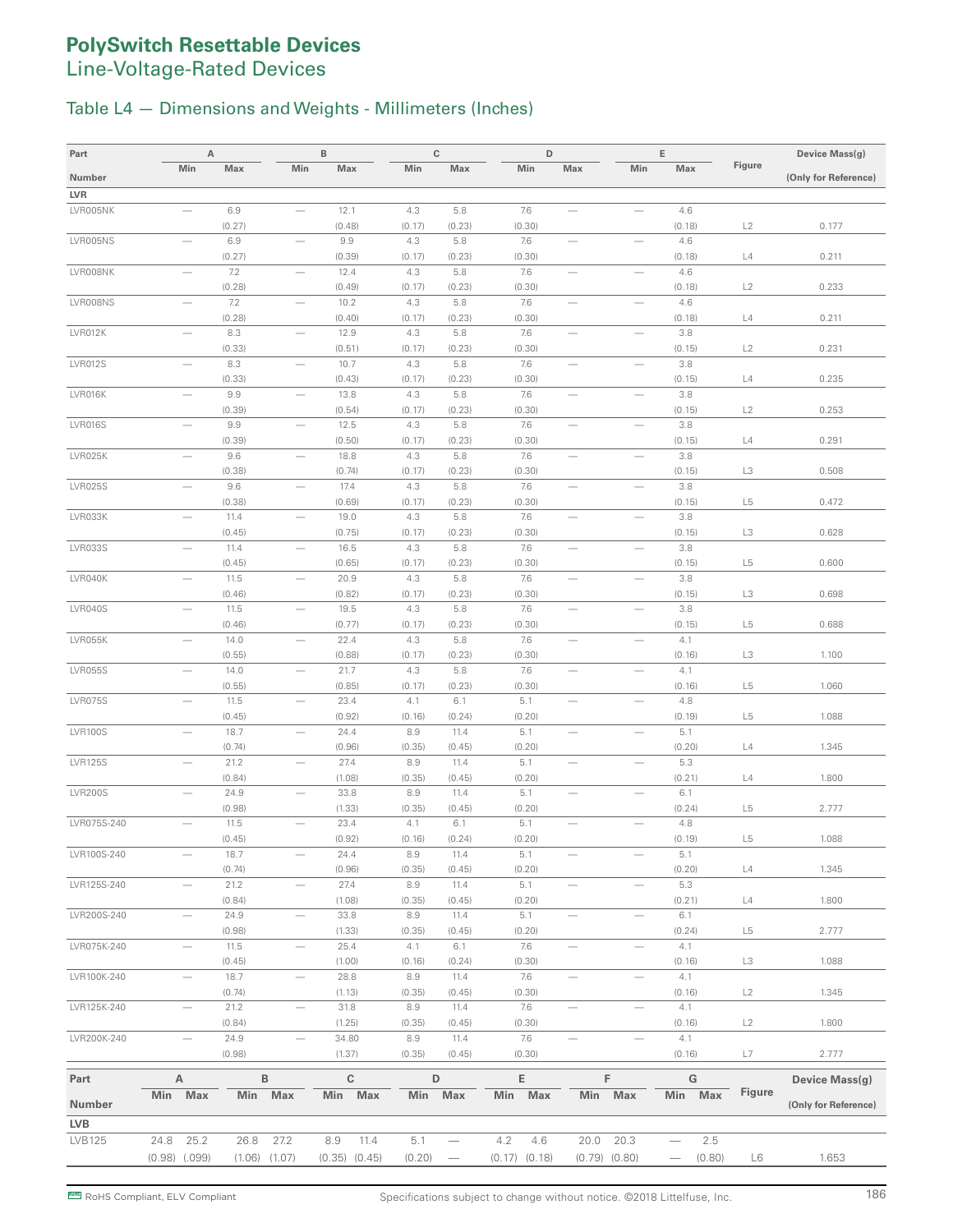#### Figure L8 — Typical Time-to-Trip Curves at 20°C



### Table L5 — Physical Characteristics and Environmental Specifications

| LVR/LVB                         |                                                                                |                                                                                                               |  |  |  |  |  |
|---------------------------------|--------------------------------------------------------------------------------|---------------------------------------------------------------------------------------------------------------|--|--|--|--|--|
| <b>Physical Characteristics</b> |                                                                                |                                                                                                               |  |  |  |  |  |
| Lead Material                   | LVR005N to LVR016                                                              | : Tin-plated Copper, $(24AWG)$ , $\varnothing$ 0.51mm $(0.020$ in)                                            |  |  |  |  |  |
|                                 | LVR025 to LVR040                                                               | : Tin-plated Copper, (22AWG), ø0.64mm (0.025in)                                                               |  |  |  |  |  |
|                                 | LVR055 to LVR200                                                               | : Tin-plated Copper, (20AWG), $\varnothing$ 0.81mm (0.032in)                                                  |  |  |  |  |  |
|                                 | LVR075-240 to LVR200-240: Tin-plated Copper, (20AWG), ø0.81mm (0.032in)        |                                                                                                               |  |  |  |  |  |
|                                 | LVB125                                                                         | : Tin-plated Copper, $(20AWG)$ , $\varnothing$ 0.81mm $(0.032in)$                                             |  |  |  |  |  |
| Soldering Characteristics       | Solderability per ANSI/J-STD-002 Category 3                                    |                                                                                                               |  |  |  |  |  |
| Solder Heat Withstand           |                                                                                | Per IEC-STD 68-2-20, Test Tb, Method 1A, Condition B, Can Withstand 10 s at $260^{\circ}$ C $\pm 5^{\circ}$ C |  |  |  |  |  |
| Insulating Material             | LVR005N to LVR055                                                              | : Cured, Flame-retardant Epoxy Polymer, Meets UL 94V-0                                                        |  |  |  |  |  |
|                                 | LVR075 to LVR200                                                               | : Cured, Flame-retardant Modified Silicone, Meets UL 94V-0                                                    |  |  |  |  |  |
|                                 | LVR075-240 to LVR200-240: Cured, Flame-retardant Epoxy Polymer, Meets UL 94V-0 |                                                                                                               |  |  |  |  |  |
|                                 | LVB125                                                                         | : Glass Reinforced PBT, Meets UL 94V-0                                                                        |  |  |  |  |  |

**Note:** Devices are not intended to be placed through a reflow process.

#### **Environmental Specifications**

| <b>Test</b>           | <b>Conditions</b>        | <b>Resistance Change</b> |
|-----------------------|--------------------------|--------------------------|
| Passive Aging         | 70°C, 1000 hrs           | $±10\%$                  |
|                       | 85°C, 1000 hrs           | $±10\%$                  |
| <b>Humidity Aging</b> | 85°C, 85% RH, 1000 hrs   | $\pm 20\%$               |
| Thermal Shock         | 85°C. -40°C (10 Times)   | ±15%                     |
| Solvent Resistance    | MIL-STD-202, Method 215F | No Change                |

### Agency Recognitions

| - I JI     | File # E74889                                              |
|------------|------------------------------------------------------------|
| CSA        | File # CA78165                                             |
| <b>TÜV</b> | Certificate Number Available on Request (per IEC 60730-1). |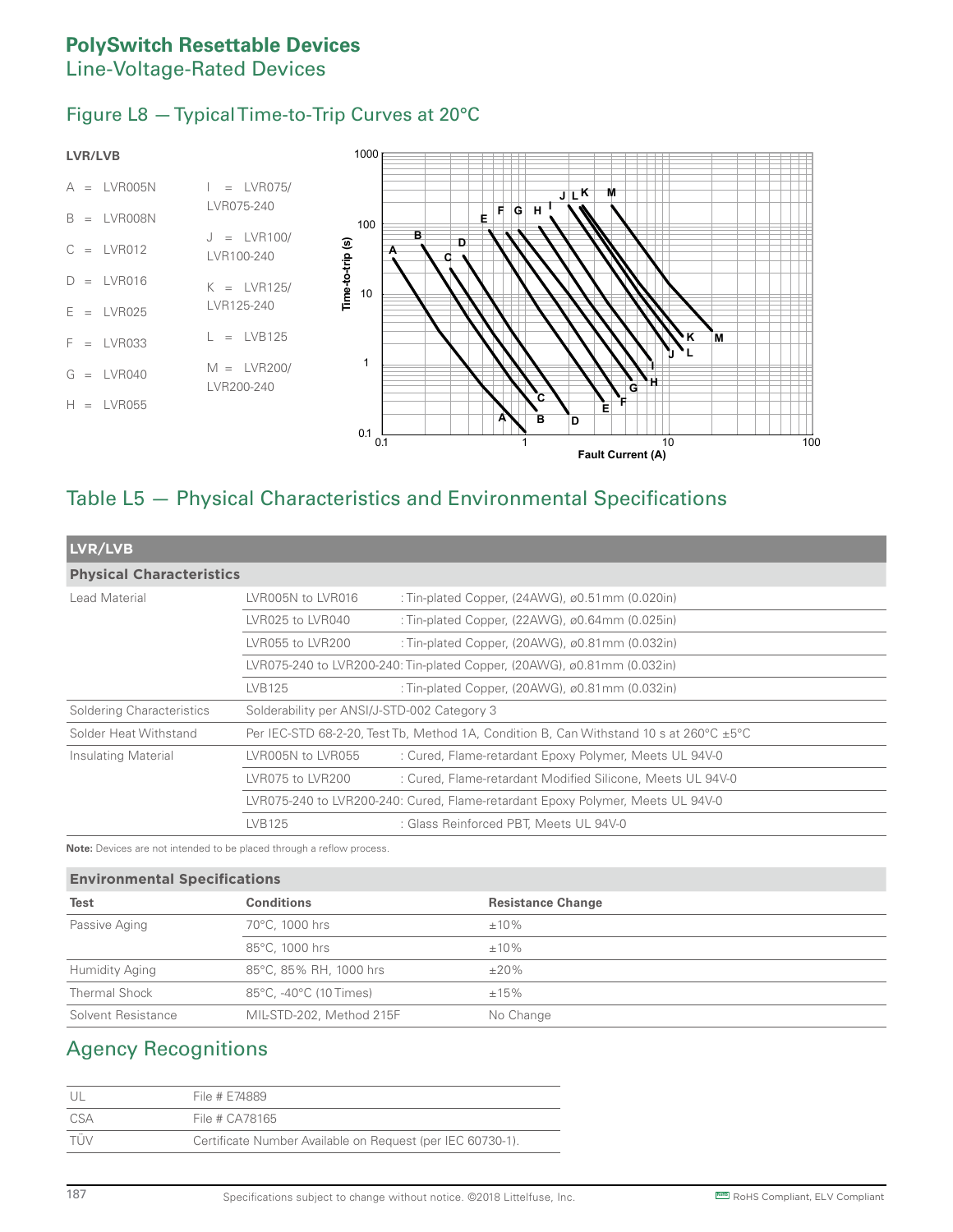#### Table L6 — Packaging and Marking Information

| Part           | <b>Bag</b>                      | <b>Tape and Reel</b><br>Quantity | <b>Ammo Pack Quantity</b>       | <b>Standard Package</b><br><b>Quantity</b> | <b>Part Marking</b> | <b>Agency Recognition</b> |
|----------------|---------------------------------|----------------------------------|---------------------------------|--------------------------------------------|---------------------|---------------------------|
| <b>Number</b>  | Quantity                        |                                  |                                 |                                            |                     |                           |
| LVR/LVB        |                                 |                                  |                                 |                                            |                     |                           |
| LVR005NK       | 500                             |                                  | $\overline{\phantom{0}}$        | 10,000                                     | L005                | UL, CSA, TÜV, CQC         |
| LVR005NK-2     | $\overline{\phantom{0}}$        | 1,500                            | $\overline{\phantom{0}}$        | 7,500                                      | L005                | UL, CSA, TÜV, CQC         |
| LVR005NS       | 500                             | $\overline{\phantom{0}}$         |                                 | 10,000                                     | L005                | UL, CSA, TÜV, CQC         |
| LVR005NS-2     | $\overbrace{\qquad \qquad }^{}$ | 1,500                            | $\overline{\phantom{m}}$        | 7,500                                      | L005                | UL, CSA, TÜV, CQC         |
| LVR008NK       | 500                             |                                  |                                 | 10,000                                     | L008                | UL, CSA, TÜV, CQC         |
| LVR008NK-2     | $\overbrace{\qquad \qquad }^{}$ | 1,500                            | $\overline{\phantom{m}}$        | 7,500                                      | L008                | UL, CSA, TÜV, CQC         |
| LVR008NS       | 500                             |                                  | $\overline{\phantom{0}}$        | 10,000                                     | L008                | UL, CSA, TÜV, CQC         |
| LVR008NS-2     |                                 | 1,500                            |                                 | 7,500                                      | L008                | UL, CSA, TÜV, CQC         |
| LVR012K        | 500                             |                                  |                                 | 10,000                                     | L012                | UL, CSA, TÜV, CQC         |
| LVR012K-2      | $\equiv$                        | 2,000                            | $\overline{\phantom{0}}$        | 10,000                                     | L012                | UL, CSA, TÜV, CQC         |
| <b>LVR012S</b> | 500                             |                                  | $\overline{\phantom{0}}$        | 10,000                                     | L012                | UL, CSA, TÜV, CQC         |
| LVR012S-2      | $\equiv$                        | 2,000                            |                                 | 10,000                                     | L012                | UL, CSA, TÜV, CQC         |
| LVR016K        | 500                             |                                  | $\hspace{0.1mm}-\hspace{0.1mm}$ | 10,000                                     | L016                | UL, CSA, TÜV, CQC         |
| LVR016K-2      | $\sim$                          | 2,000                            |                                 | 10,000                                     | L016                | UL, CSA, TÜV, CQC         |
| <b>LVR016S</b> | 500                             |                                  | $\overline{\phantom{m}}$        | 10,000                                     | L016                | UL, CSA, TÜV, CQC         |
| LVR016S-2      | $\overline{\phantom{m}}$        | 2,000                            | $\overline{\phantom{m}}$        | 10,000                                     | L016                | UL, CSA, TÜV, CQC         |
| LVR025K        | 500                             | $\equiv$                         |                                 | 10,000                                     | L025                | UL, CSA, TÜV, CQC         |
| LVR025K-2      |                                 | 2,000                            |                                 | 10,000                                     | L025                | UL, CSA, TÜV, CQC         |
| <b>LVR025S</b> | 500                             |                                  | $\overline{\phantom{m}}$        | 10,000                                     | L025                | UL, CSA, TÜV, CQC         |
| LVR025S-2      | $\overbrace{\qquad \qquad }^{}$ | 2,000                            |                                 | 10,000                                     | L025                | UL, CSA, TÜV, CQC         |
| LVR033K        | 500                             |                                  | $\overline{\phantom{0}}$        | 10,000                                     | L033                | UL, CSA, TÜV, CQC         |
| LVR033K-2      |                                 | 2,000                            | $\overline{\phantom{m}}$        | 10,000                                     | L033                | UL, CSA, TÜV, CQC         |
| <b>LVR033S</b> | 500                             |                                  |                                 | 10,000                                     | L033                | UL, CSA, TÜV, CQC         |
| LVR033S-2      | $\overline{\phantom{0}}$        | 2,000                            |                                 | 10,000                                     | L033                | UL, CSA, TÜV, CQC         |
| LVR040K        | 500                             | $\overline{\phantom{0}}$         |                                 | 10,000                                     | L040                | UL, CSA, TÜV, CQC         |
| LVR040K-2      | $\equiv$                        | 2,000                            | $\overline{\phantom{0}}$        | 10,000                                     | L040                | UL, CSA, TÜV, CQC         |
| <b>LVR040S</b> | 500                             | $\overline{\phantom{0}}$         |                                 | 10,000                                     | L040                | UL, CSA, TÜV, CQC         |
| LVR040S-2      | $\overline{\phantom{0}}$        | 2,000                            |                                 | 10,000                                     | L040                | UL, CSA, TÜV, CQC         |
| LVR055K        | 500                             |                                  |                                 | 10,000                                     | L055                | UL, CSA, TÜV, CQC         |
| <b>LVR055S</b> | 500                             | $\overline{\phantom{0}}$         | $\overline{\phantom{a}}$        | 10,000                                     | L055                | UL, CSA, TÜV, CQC         |
| LVR055S-2      | $\qquad \qquad -$               | 1,000                            | $\qquad \qquad -$               | 5,000                                      | L055                | UL, CSA, TÜV, CQC         |
| <b>LVR075S</b> | 500                             | $\overline{\phantom{m}}$         |                                 | 10,000                                     | L075                | UL, CSA, TÜV, CQC         |
| <b>LVR100S</b> | 250                             |                                  | $\overline{\phantom{0}}$        | 5,000                                      | L <sub>100</sub>    | UL, CSA, TÜV, CQC         |
| <b>LVR125S</b> | 250                             |                                  |                                 | 5,000                                      | L125                | UL, CSA, TÜV, CQC         |
| <b>LVR200S</b> | 250                             | $\overline{\phantom{0}}$         | $\overline{\phantom{0}}$        | 5,000                                      | L200                | UL, CSA, TÜV, CQC         |
| LVR075S-240    | 500                             | $\overline{\phantom{0}}$         |                                 | 10,000                                     | L075                | UL, CSA, TÜV, CQC         |
| LVR075S-240-2  |                                 | 1,000                            |                                 | 5,000                                      | L075                | UL, CSA, TÜV, CQC         |
| LVR075S-240-AP | $\overline{\phantom{a}}$        |                                  | 1,000                           | 5,000                                      | L075                | UL, CSA, TÜV, CQC         |
| LVR100S-240    | 250                             |                                  |                                 | 5,000                                      | L100                | UL, CSA, TÜV, CQC         |
| LVR100S-240-2  | $\overline{\phantom{m}}$        | 1,000                            | $\overline{\phantom{m}}$        | 5,000                                      | L <sub>100</sub>    | UL, CSA, TÜV, CQC         |
| LVR100S-240-AP |                                 | $\overline{\phantom{0}}$         | 1,000                           | 5,000                                      | L <sub>100</sub>    | UL, CSA, TÜV, CQC         |
| LVR125S-240    | 250                             |                                  | $\overline{\phantom{m}}$        | 5,000                                      | L125                | UL, CSA, TÜV, CQC         |
| LVR125S-240-2  | $\qquad \qquad -$               | 1,000                            |                                 | 5,000                                      | L125                | UL, CSA, TÜV, CQC         |
| LVR125S-240-AP | $\overline{\phantom{0}}$        | $\equiv$                         | 1,000                           | 5,000                                      | L125                | UL, CSA, TÜV, CQC         |
| LVR200S-240    | 250                             | $\overline{\phantom{m}}$         | $\overline{\phantom{m}}$        | 5,000                                      | L200                | UL, CSA, TÜV, CQC         |
| LVR200S-240-2  | $\overline{\phantom{m}}$        | 1,000                            | $\overline{\phantom{m}}$        | 5,000                                      | L200                | UL, CSA, TÜV, CQC         |
| LVR200S-240-AP |                                 |                                  | 1,000                           | 5,000                                      | L200                | UL, CSA, TÜV, CQC         |
| LVR075K-240    | 500                             |                                  | $\overline{\phantom{0}}$        | 10,000                                     | L075                | UL, CSA, TÜV, CQC         |
| LVR075K-240-2  |                                 | 1,000                            | $\overline{\phantom{m}}$        | 5,000                                      | L075                | UL, CSA, TÜV, CQC         |
| LVR075K-240-AP | $\overline{\phantom{m}}$        | $\overline{\phantom{m}}$         | 1,000                           | 5,000                                      | L075                | UL, CSA, TÜV, CQC         |
| LVR100K-240    | 250                             |                                  | $\overline{\phantom{0}}$        | 5,000                                      | L <sub>100</sub>    | UL, CSA, TÜV, CQC         |
| LVR100K-240-2  | $\overline{\phantom{m}}$        | 1,000                            |                                 | 5,000                                      | L100                | UL, CSA, TÜV, CQC         |
| LVR100K-240-AP |                                 | $\overline{\phantom{m}}$         | 1,000                           | 5,000                                      | L <sub>100</sub>    | UL, CSA, TÜV, CQC         |
| LVR125K-240    | 250                             | $\overline{\phantom{0}}$         |                                 | 5,000                                      | L125                | UL, CSA, TÜV, CQC         |
| LVR125K-240-2  | $\overline{\phantom{0}}$        | 1,000                            | $\overline{\phantom{0}}$        | 5,000                                      | L125                | UL, CSA, TÜV, CQC         |
| LVR125K-240-AP |                                 | $\overline{\phantom{m}}$         | 1,000                           | 5,000                                      | L125                | UL, CSA, TÜV, CQC         |
| LVR200K-240    | 250                             | $\overline{\phantom{0}}$         | $\qquad \qquad -$               | 5,000                                      | L200                | UL, CSA, TÜV, CQC         |
| LVR200K-240-2  | $\overbrace{\qquad \qquad }^{}$ | 1,000                            | $\overline{\phantom{m}}$        | 5,000                                      | L200                | UL, CSA, TÜV, CQC         |
| LVR200K-240-AP | $\overline{\phantom{m}}$        | $\overline{\phantom{m}}$         | 1,000                           | 5,000                                      | L200                | UL, CSA, TÜV, CQC         |
| LVB125         | 250                             |                                  | $\overline{\phantom{m}}$        | 5,000                                      | B125                | UL                        |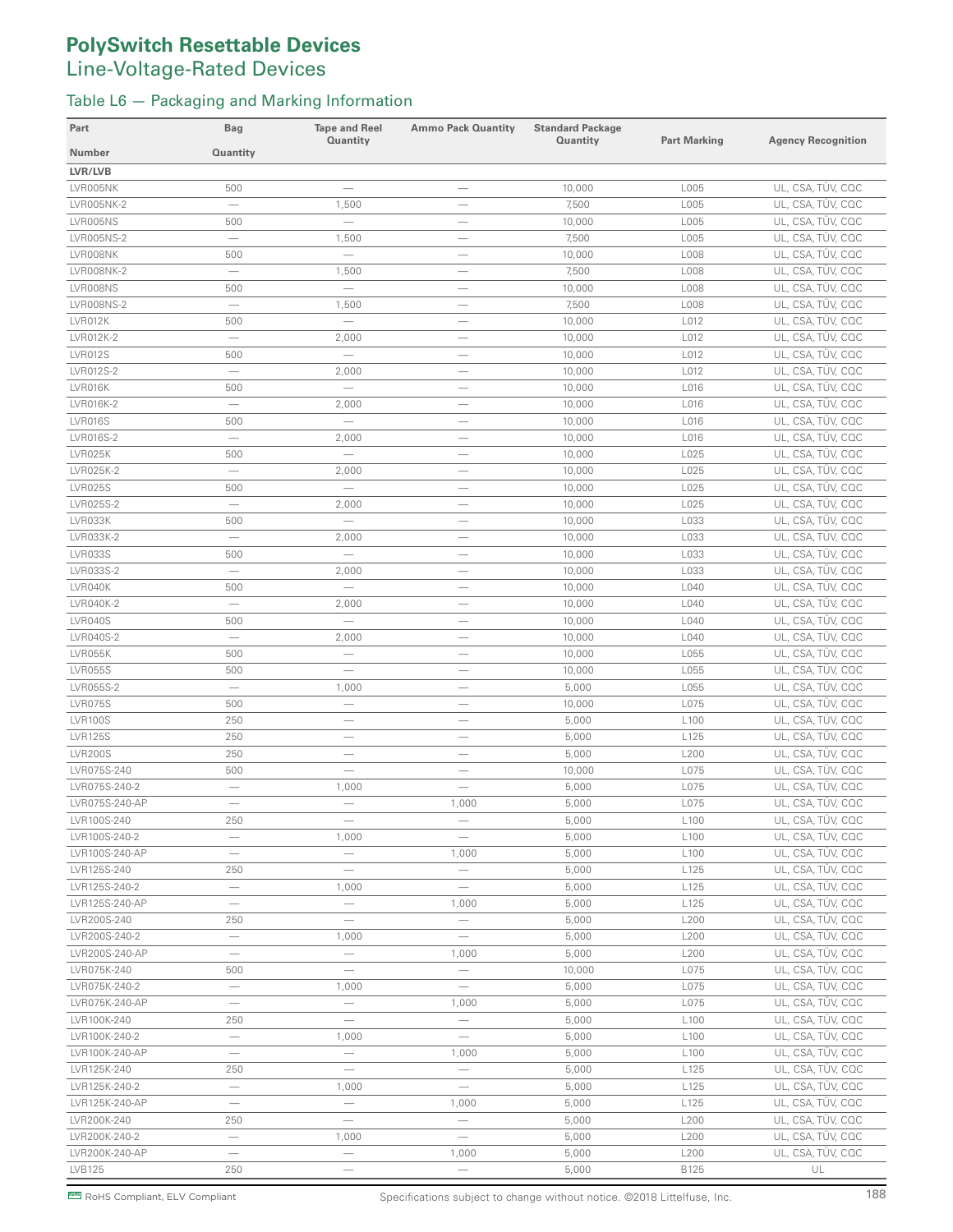## Table L7 — Tape and Reel Specifications

LVR devices are available in tape and reel packaging per EIA468-B/IEC60286-2 standards.

| <b>Description</b>                                        | <b>EIA Mark</b>          | Dimension (mm)     | <b>Tolerance</b>                |
|-----------------------------------------------------------|--------------------------|--------------------|---------------------------------|
| Carrier Tape Width                                        | W                        | 18                 | $-0.5/+1.0$                     |
| Hold-down Tape Width                                      | $W_{4}$                  | 11                 | Minimum                         |
| Top Distance between Tape Edges                           | $\mathsf{W}_6$           | 3                  | Maximum                         |
| Sprocket Hole Position                                    | $W_{5}$                  | $\hbox{ }^{\rm 9}$ | $-0.5/+0.75$                    |
| Sprocket Hole Diameter                                    | $D_0$                    | $\overline{4}$     | ± 0.2                           |
| Abscissa to Plane (Straight Lead) (LVR005N to LVR200)     | Н                        | 18.5               | ± 2.5                           |
| Abscissa to Plane (Kinked Lead) (LVR005N to LVR055)       | $H_0$                    | 16.0               | ± 0.5                           |
| Abscissa to Top (LVR005N to LVR016)                       | $H_1$                    | 38.5               | Maximum                         |
| Abscissa to Top* (LVR025 to LVR200)                       | $H_1$                    | 45.0               | Maximum                         |
| Overall Width with Lead Protrusion (LVR005N to LVR016)    | $C_1$                    | 43.2               | Maximum                         |
| Overall Width with Lead Protrusion (LVR025 to LVR200)     | $C_1$                    | 56.0               | Maximum                         |
| Overall Width without Lead Protrusion (LVR005N to LVR016) | $\mathsf{C}_2$           | 42.5               | Maximum                         |
| Overall Width without Lead Protrusion (LVR025 to LVR200)  | C <sub>2</sub>           | 56.0               | Maximum                         |
| Lead Protrusion                                           | L,                       | 1.0                | Maximum                         |
| Protrusion of Cut-out                                     | L                        | 11.0               | Maximum                         |
| Protrusion beyond Hold-down Tape                          | $\mathsf{I}_2$           | Not Specified      |                                 |
| Sprocket Hole Pitch                                       | $\mathsf{P}_0$           | 12.7               | ± 0.3                           |
| Device Pitch (LVR005N to LVR040)                          | -                        | 12.7               | ± 0.3                           |
| Device Pitch (LVR055 to LVR200)                           |                          | 25.4               | ±0.6                            |
| Pitch Tolerance                                           | -                        | 20 Consecutive     | ±1                              |
| <b>Tape Thickness</b>                                     | $^\mathrm{t}$            | 0.9                | Maximum                         |
| Overall Tape and Lead Thickness (LVR005N to LVR040)       | $t_1$                    | 1.5                | Maximum                         |
| Overall Tape and Lead Thickness (LVR055 to LVR200)        | $t_{1}$                  | 2.3                | Maximum                         |
| Splice Sprocket Hole Alignment                            |                          | $\circledcirc$     | ± 0.3                           |
| <b>Body Lateral Deviation</b>                             | Dh                       | $\circledcirc$     | ± 1.0                           |
| <b>Body Tape Plane Deviation</b>                          | Dp                       | $\mathbf{0}$       | ± 1.3                           |
| Ordinate to Adjacent Component Lead                       | ${\sf P}_1$              | 3.81               | ± 0.7                           |
| Lead Spacing*                                             | F                        | 5.08               | $+0.75/-0.5$                    |
| Reel Width (LVR005N to LVR040)                            | $W_{2}$                  | 56.0               | Maximum                         |
| Reel Width* (LVR055 to LVR200)                            | $W_{2}$                  | 63.5               | Maximum                         |
| Reel Diameter                                             | a                        | 370.0              | Maximum                         |
| Space between Flanges* (LVR005N to LVR040)                | $W_1$                    | 48.0               | Maximum                         |
| Space between Flanges* (LVR055 toLVR200)                  | $W_1$                    | 55.0               | Maximum                         |
| Arbor Hold Diameter                                       | $\mathbb C$              | 26.0               | ± 12.0                          |
| Core Diameter*                                            | $\Gamma$                 | 91.0               | Maximum                         |
| Box                                                       | $\overline{\phantom{0}}$ | 64/372/362         | Maximum                         |
| <b>Consecutive Missing Places</b>                         | $\overline{\phantom{0}}$ | None               | $\overbrace{\qquad \qquad }^{}$ |
| Empty Places per Reel                                     |                          | 0.1%               | Maximum                         |

\*Differs from EIA specification.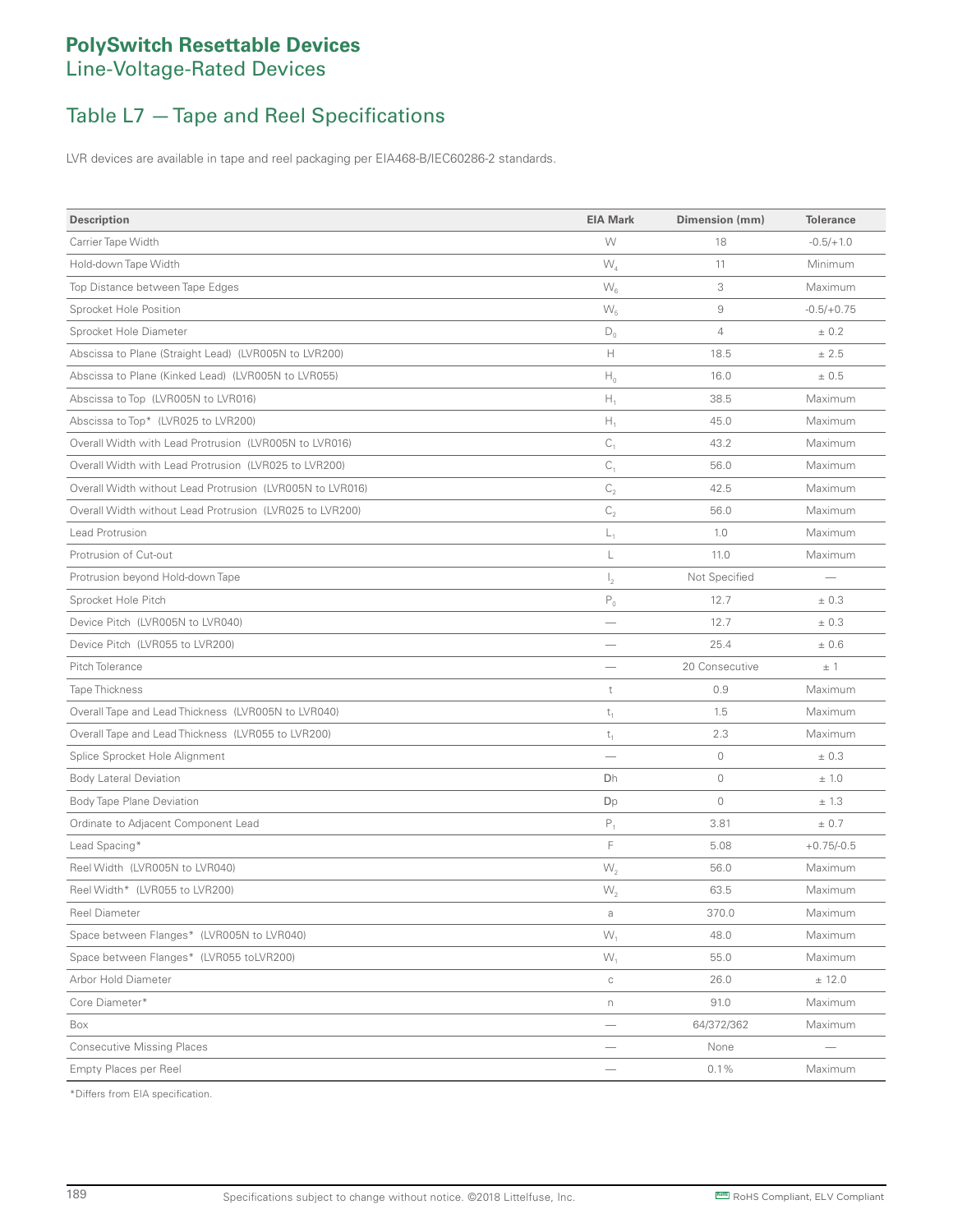#### **PolySwitch Resettable Devices**

Line-Voltage-Rated Devices





#### Figure L10 — EIA Referenced Reel Dimensions

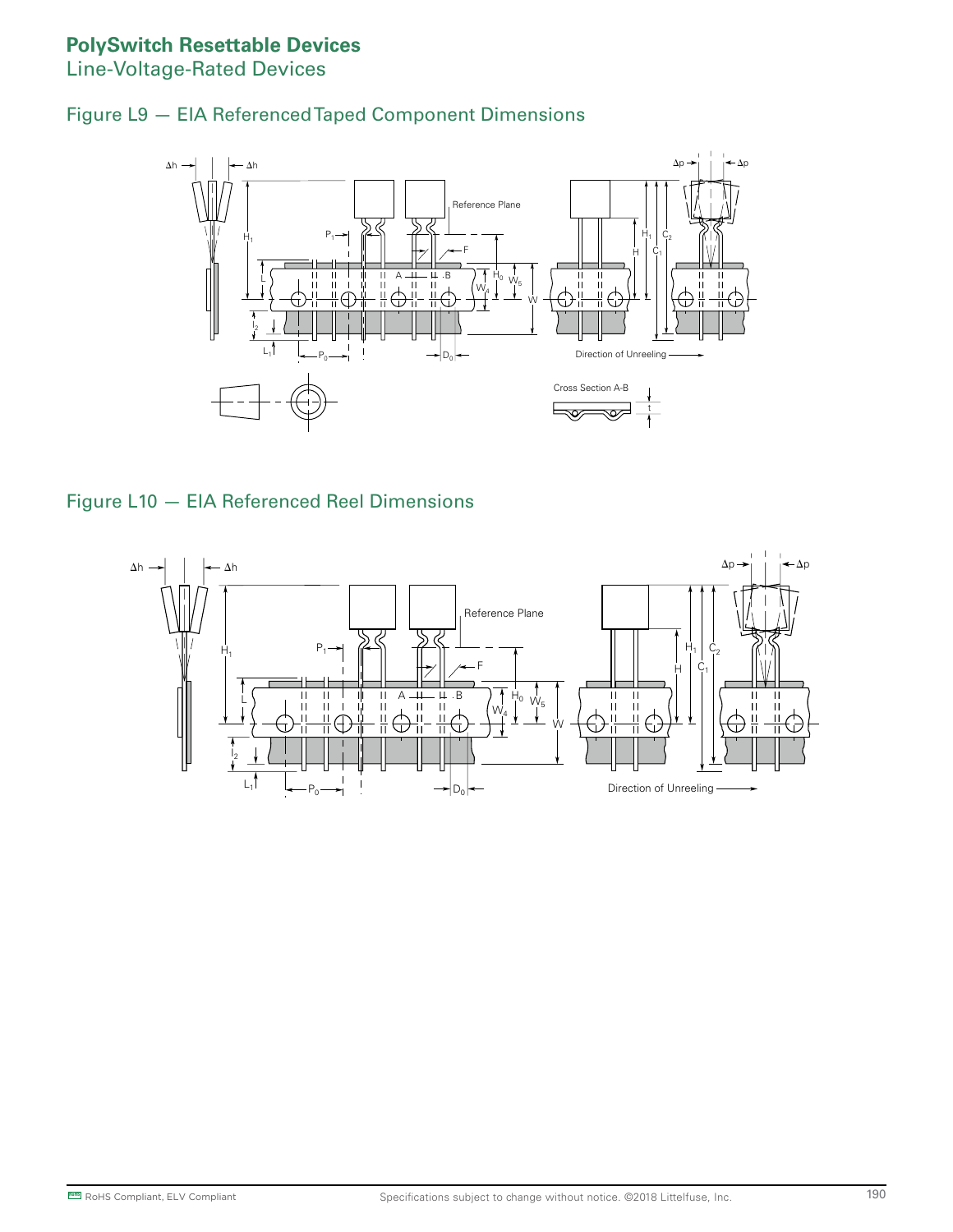### **PolySwitch Resettable Devices**

#### Line-Voltage-Rated Devices

#### Part Numbering System



# **Warning : Application Limitations for the LVR Product Line**

- Users should independently evaluate the suitability of and test each product selected for their own application.
- This product should not be used in an application where the maximum interrupt voltage or maximum interrupt current can be exceeded in a fault condition. Operation beyond the maximum ratings or improper use may result in device damage and possible electrical arcing and flame.
- A PPTC device is not a fuse it is a nonlinear thermistor that limits current. Under a fault condition all PPTC devices go into a high-resistance state but do not open circuit, so hazardous voltage may be present at PPTC locations.
- The devices are intended for protection against damage caused by occasional overcurrent or overtemperature fault conditions and should not be used when repeated fault conditions or prolonged trip events are anticipated.
- In most applications power must be removed and the fault condition cleared in order to reset a PPTC device; however under certain unusual conditions, a PPTC device may automatically reset. PPTC devices should not be used in an application where an automatic reset could create a safety hazard, such as garbage disposals and blenders. Appropriate qualification testing should be performed.
- It is the responsibility of the user to determine the need for back-up or failsafe protection to prevent damage that may occur in the event of abnormal function or failure of the PPTC device.
- Operation in circuits with a large inductance can generate a circuit voltage (Ldi/dt) above the rated voltage of a PPTC device. This product should not be used in an application where the maximum interrupt voltage or maximum interrupt current can be exceeded by inductive spikes.
- Devices are not recommended for reflow soldering.
- Device performance can be impacted negatively if devices are handled in a manner inconsistent with recommended electronic, thermal, or mechanical procedures for electronic components.
- \*PPTC devices are not recommended for installation in applications where the device is constrained such that its PTC properties are inhibited, for example in rigid potting materials or in rigid housings, which lack adequate clearance to accommodate device expansion.
- \*Contamination of the PPTC material with certain silicone-based oils or some aggressive solvents can adversely impact the performance of the devices. \*Does not apply for LVB devices.

#### **Notice:**

Information furnished is believed to be accurate and reliable. However, users should independently evaluate the suitability of and test each product selected for their own applications. Littelfuse products are not designed for, and shall not be used for, any purpose (including, without limitation, military, aerospace, medical, life-saving, life-sustaining or nuclear facility applications, devices intended for surgical implant into the body, or any other application in which the failure or lack of desired operation of the product may result in personal injury, death, or property damage) other than those expressly set forth in applicable Littelfuse product documentation. Warranties granted by Littelfuse shall be deemed void for products used for any purpose not expressly set forth in applicable Littelfuse documentation. Littelfuse shall not be liable for any claims or damages arising out of products used in applications not expressly intended by Littelfuse as set forth in applicable Littelfuse documentation. The sale and use of Littelfuse products is subject to Littelfuse Terms and Conditions of Sale, unless otherwise agreed by Littelfuse.